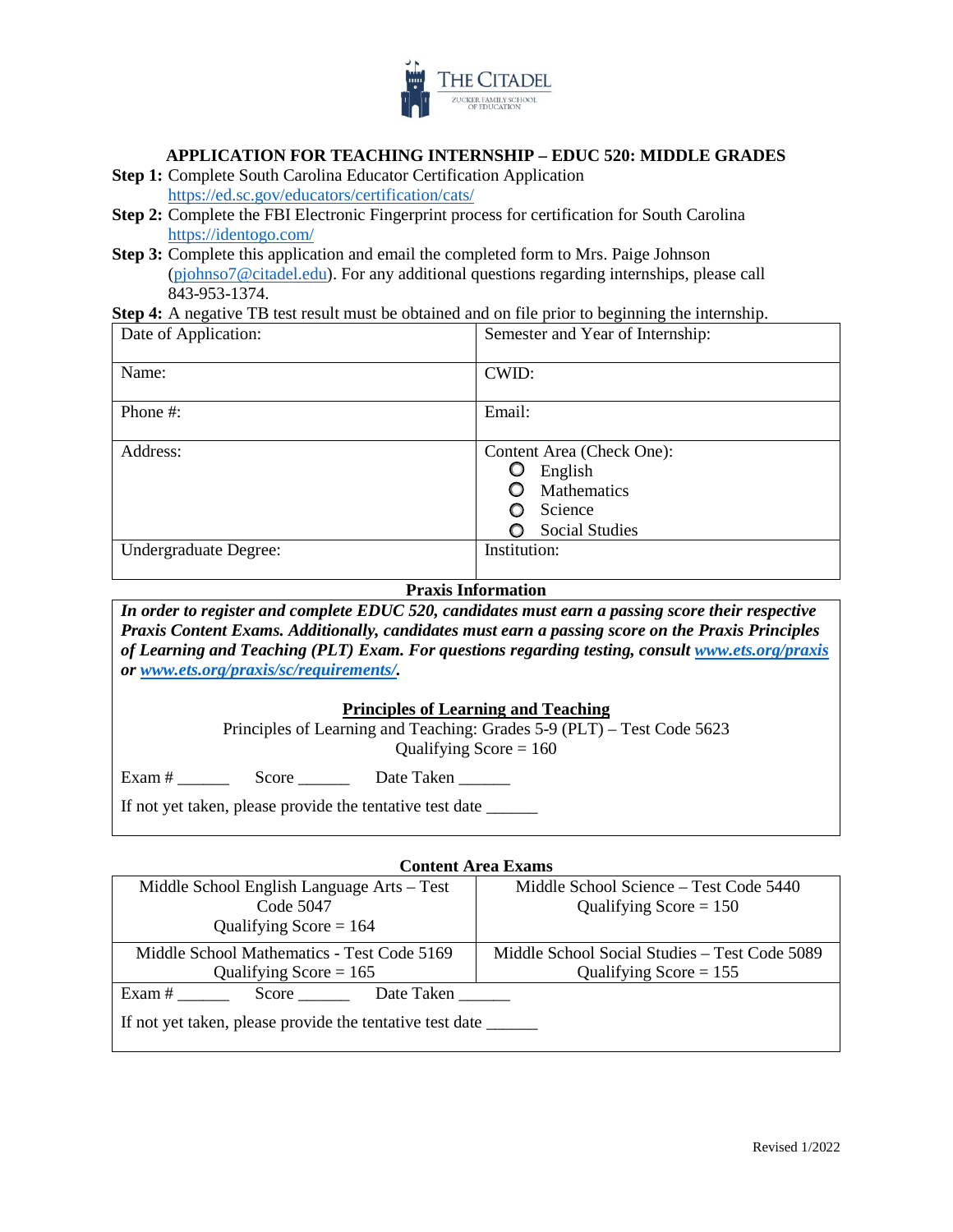

**All coursework must be completed prior to the teaching internship. Please complete the chart below before meeting with Mrs. Johnson.** 

| <b>Course</b><br><b>Number</b> | <b>Course Name</b>                                                                  | <b>Semester</b><br><b>Completed</b> | <b>Grade</b><br><b>Earned</b> | <b>Field Experience</b><br>Site/Cooperating Teacher – if<br>applicable |
|--------------------------------|-------------------------------------------------------------------------------------|-------------------------------------|-------------------------------|------------------------------------------------------------------------|
| <b>EDUC 500</b>                | <b>Foundations of American</b><br><b>Education</b>                                  |                                     |                               |                                                                        |
| <b>EDUC 514</b>                | The Exceptional Child in<br>the School                                              |                                     |                               |                                                                        |
| <b>EDUC 536</b>                | <b>Educational Psychology</b>                                                       |                                     |                               |                                                                        |
| <b>EDUC 543</b>                | <b>Teaching, Learning and</b><br><b>Assessing with Technology</b>                   |                                     |                               |                                                                        |
| <b>EDUC 588</b>                | <b>Foundations in Literacy</b>                                                      |                                     |                               |                                                                        |
| <b>EDUC 501</b>                | <b>Methods and Materials in</b><br><b>Teaching Middle and High</b><br><b>School</b> |                                     |                               |                                                                        |
| <b>EDUC 592</b>                | <b>Teaching Language and</b><br><b>Literacy Across the</b><br><b>Content Areas</b>  |                                     |                               |                                                                        |
| <b>EDUC 623</b>                | <b>Special Methods in</b><br><b>Teaching</b><br>(Content Specific)                  |                                     |                               |                                                                        |

## **EDUCATION CORE REQUIREMENTS**

### **REQUIRED GRADUATE COURSEWORK: ENGLISH LANGUAGE ARTS**

| <b>Course</b>      | <b>Course Name</b>                 | <b>Semester</b>  | Grade         | <b>Field Experience/Cooperating</b> |
|--------------------|------------------------------------|------------------|---------------|-------------------------------------|
| <b>Number</b>      |                                    | <b>Completed</b> | <b>Earned</b> | Teacher – if applicable             |
| <b>EDUC 590</b>    | <b>Literacy Assessment and</b>     |                  |               |                                     |
|                    | <b>Instruction</b>                 |                  |               |                                     |
| <b>ENGL 554 or</b> | <b>History of English Language</b> |                  |               |                                     |
| <b>ENGL 553 or</b> | <b>Modern English Grammar</b>      |                  |               |                                     |
| <b>ENGL 562 or</b> | <b>Advanced Composition</b>        |                  |               |                                     |
| <b>ENGL 552</b>    | <b>Adolescent Literature</b>       |                  |               |                                     |

### **REQUIRED GRADUATE COURSEWORK: MATHEMATICS**

| <b>Course</b>      | <b>Course Name</b>                | <b>Semester</b>  | Grade         | <b>Field Experience/Cooperating</b> |
|--------------------|-----------------------------------|------------------|---------------|-------------------------------------|
| <b>Number</b>      |                                   | <b>Completed</b> | <b>Earned</b> | Teacher – if applicable             |
| <b>MATH 505</b>    | <b>Mathematics for Middle and</b> |                  |               |                                     |
|                    | <b>Secondary School Teacher</b>   |                  |               |                                     |
| <b>MATH 542 or</b> | <b>Probability and Statistics</b> |                  |               |                                     |
| <b>MATH 618</b>    | or                                |                  |               |                                     |
|                    | <b>Mathematical Technology</b>    |                  |               |                                     |
|                    | <b>Resources for STEM</b>         |                  |               |                                     |
|                    | <b>Education</b>                  |                  |               |                                     |